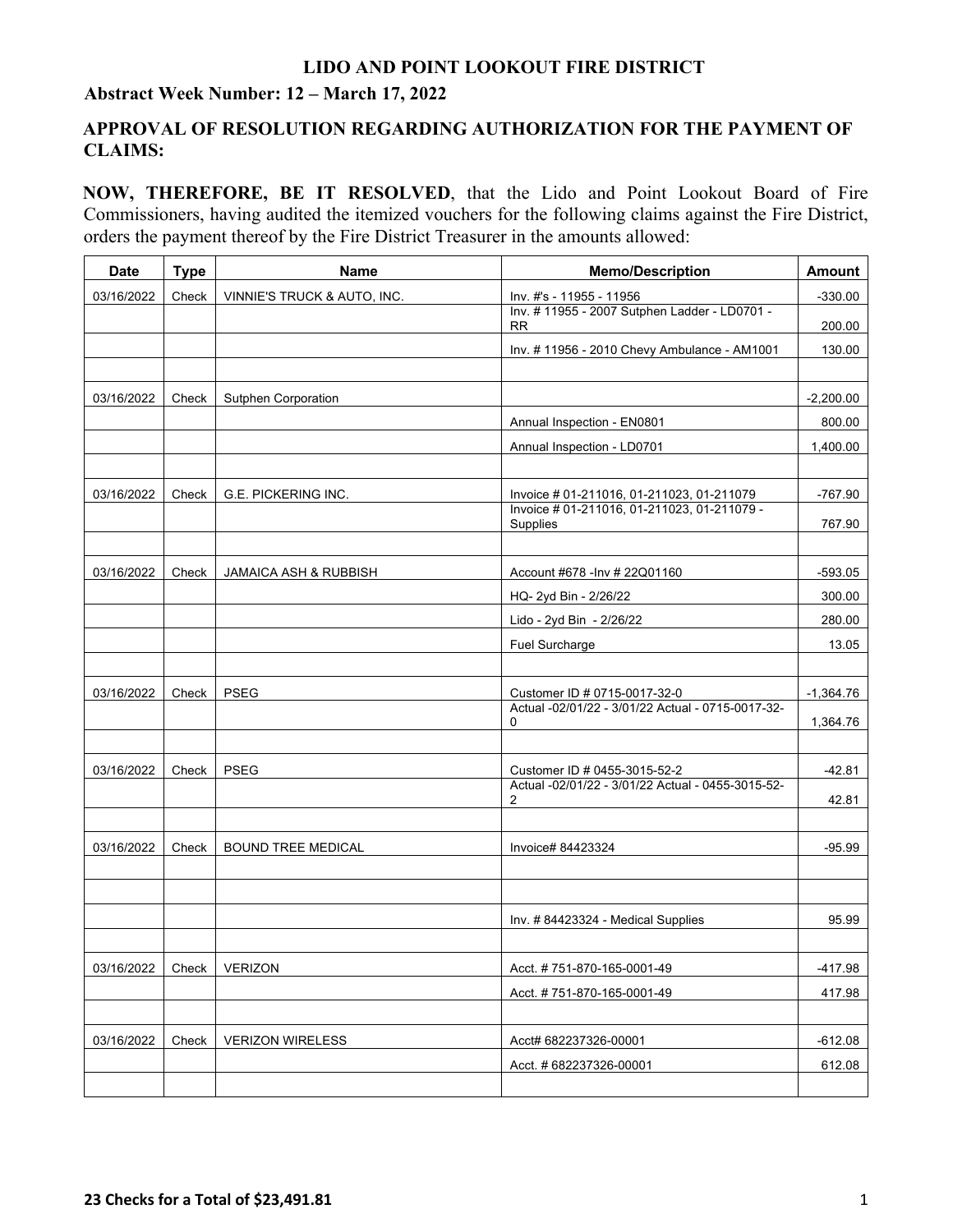# **Abstract Week Number: 12 – March 17, 2022**

| 03/16/2022 | Check | <b>ISLAND TECH SERVICES, LLC</b>       | Invoice# 48924<br>Inv. #48924 - Network monthly maintenance                            |             |  |
|------------|-------|----------------------------------------|----------------------------------------------------------------------------------------|-------------|--|
|            |       |                                        | contract                                                                               | 2,447.25    |  |
|            |       |                                        |                                                                                        |             |  |
| 03/16/2022 | Check | Cassone Trailer & Container            | Invoice # 988058                                                                       | $-75.00$    |  |
|            |       |                                        | Inv, #988058 - Pod Rental - March                                                      | 75.00       |  |
|            |       |                                        |                                                                                        |             |  |
| 03/16/2022 | Check | <b>SCHLOSS EXTERMINATING</b>           | invoice #8129                                                                          | $-105.00$   |  |
|            |       |                                        | Inv. #8129- Exterminating Services - February '22                                      | 105.00      |  |
|            |       |                                        |                                                                                        |             |  |
| 03/16/2022 | Check | <b>VERIZON</b>                         | Acct. #650 087 363 0001 83                                                             | $-18.16$    |  |
|            |       |                                        | Acct. # 650 087 363 0001 83 - Long Distance                                            | 18.16       |  |
|            |       |                                        |                                                                                        |             |  |
| 03/16/2022 | Check | Common Cents EMS Supply, LLC           | Inv. #'s 44771                                                                         | $-62.50$    |  |
|            |       |                                        | Inv. #'s 44771 - Medical Supplies                                                      | 62.50       |  |
|            |       |                                        |                                                                                        |             |  |
| 03/16/2022 | Check | FIRE NEWS, INC                         | Invoice # 115227                                                                       | $-495.00$   |  |
|            |       |                                        | Subscription Renewal - April 1, 2022 - March 31,<br>2023                               | 495.00      |  |
|            |       |                                        |                                                                                        |             |  |
| 03/16/2022 | Check | Costellos Ace Hardware                 | Inv. #81825,81846,81929                                                                | $-135.46$   |  |
|            |       |                                        | Inv. #81825,81846,81929 - Supplies                                                     | 135.46      |  |
|            |       |                                        |                                                                                        |             |  |
| 03/16/2022 | Check | R & R Concrete, Inc.                   | HQ                                                                                     | $-4,000.00$ |  |
|            |       |                                        | HQ Floor Repair New Plumbing                                                           | 4,000.00    |  |
|            |       |                                        |                                                                                        |             |  |
| 03/16/2022 | Check | JOHN D. MacDONALD & SON                | Inv. # 67647                                                                           | $-5,162.00$ |  |
|            |       |                                        | Inv. #67647 - Underground Piping Repair & New                                          |             |  |
|            |       |                                        | HQ                                                                                     | 5,162.00    |  |
| 03/16/2022 | Check | GVC Chemical & Janitorial Corp         | Invoice #3913                                                                          | $-109.98$   |  |
|            |       |                                        |                                                                                        |             |  |
|            |       |                                        | Inv. #3913 - Supplies                                                                  | 109.98      |  |
|            |       |                                        |                                                                                        |             |  |
| 03/16/2022 | Check | <b>Stryker Sales Corp</b>              | Inv. #3687304 M-                                                                       | $-1,499.40$ |  |
|            |       |                                        | Inv. #3687304 M- Maintenance Agreement                                                 |             |  |
|            |       |                                        | 3/19/20-3/18/23                                                                        | 1,499.40    |  |
| 03/16/2022 |       | CAPITAL TIRE SERVICE INC.              | LB13885                                                                                | $-37.00$    |  |
|            | Check |                                        | Inspection - 2502 - PM                                                                 | 37.00       |  |
|            |       |                                        |                                                                                        |             |  |
|            |       | New York State Insurance Fund Worker's |                                                                                        |             |  |
| 03/16/2022 | Check | Compensation                           | Policy # Z 727 967-2 - Bill # 61328135<br>Workman's Comp Policy # Z 727 967-2 - Bill # | $-688.88$   |  |
|            |       |                                        | 61328135                                                                               | 688.88      |  |
|            |       |                                        |                                                                                        |             |  |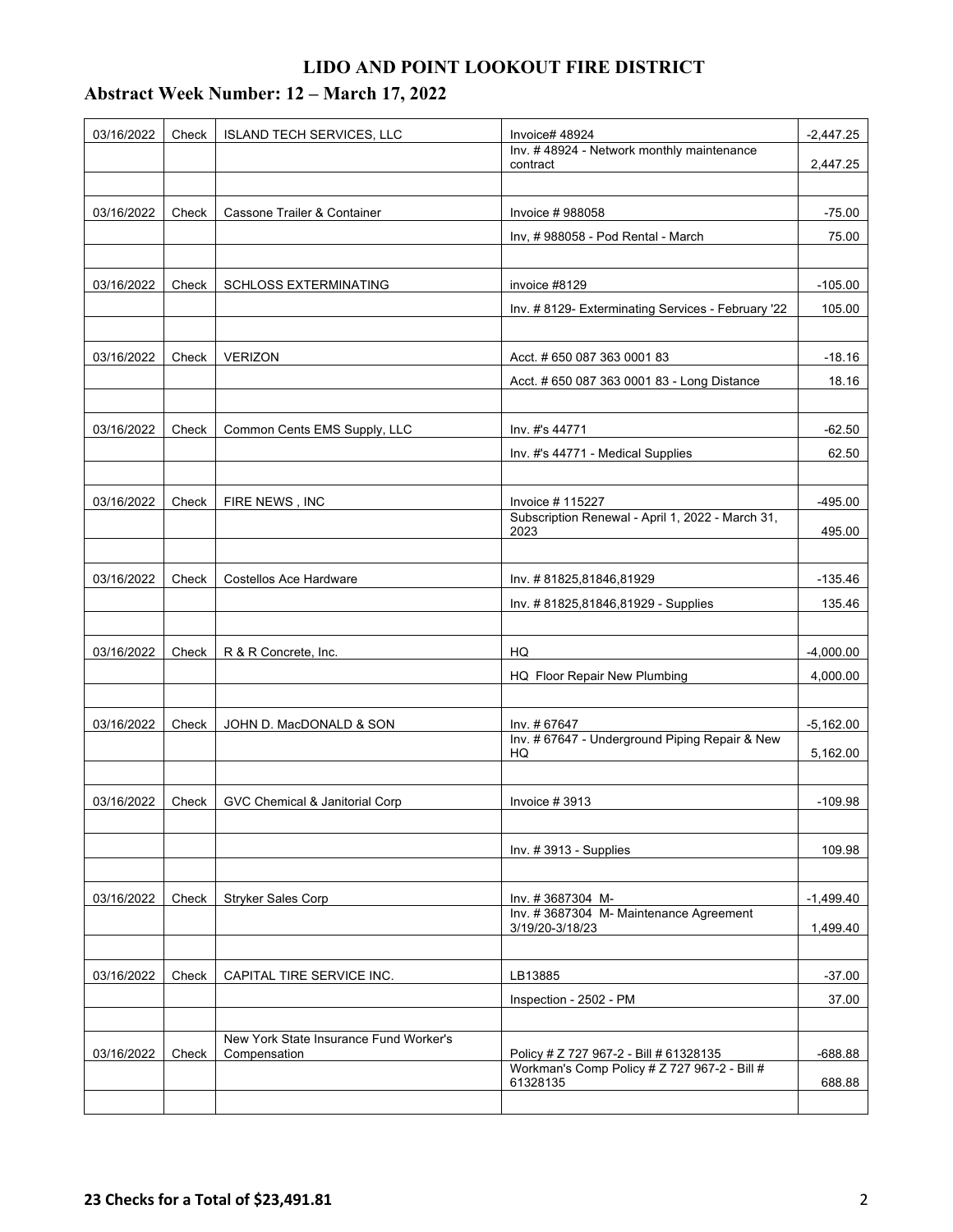# **Abstract Week Number: 12 – March 17, 2022**

| 03/16/2022                                                                                        | Check | New York State Insurance Fund Worker's<br>Compensation | Policy # Z 481 992-6 Bill # 61327468                   | $-2,231.61$ |  |  |
|---------------------------------------------------------------------------------------------------|-------|--------------------------------------------------------|--------------------------------------------------------|-------------|--|--|
|                                                                                                   |       |                                                        | Workman's Comp Policy # Z 481 992-6 Bill #<br>61327468 | 2,231.61    |  |  |
| 23 Checks to be Printed for A Total of \$23,491.81<br><b>NO ENTRIES APPEAR BELOW THIS SECTION</b> |       |                                                        |                                                        |             |  |  |